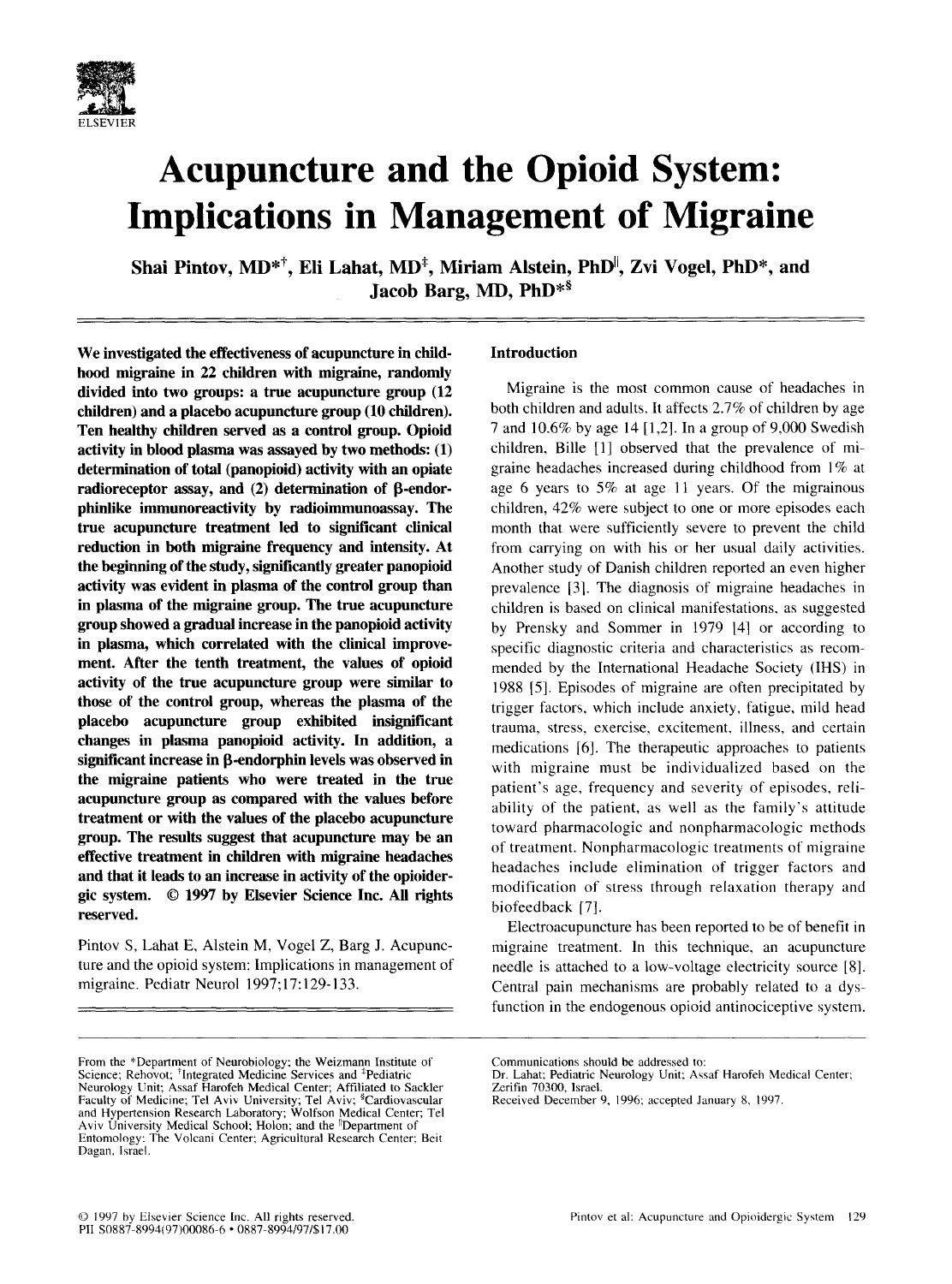This theory was supported by several studies demonstrating a decreased level of activity in patients with variable pain syndromes [9,10]. We wished to determine the effect of conventional acupuncture treatment on migraine headaches in children and any changes in the plasma panopioid activity and levels of  $\beta$ -endorphin, one of its byproducts related to the central pain mechanisms.

## **Subjects and Methods**

The 22 children (7 to 15 years of age) included in the study were observed, for at least 6 months from first assessment until study entry, in the Pediatric Neurology Clinic of Assaf Harofeh Medical Center. All children were diagnosed with migraine headaches, according to Prensky criteria, including recurrent headaches (at least three attacks in a period of 3 months) and symptom-free intervals and three of the following manifestations: (1) abdominal pain, nausea, or vomiting with headaches; (2) hemicrania; (3) throbbing pulsatile pain; (4) complete relief after a brief period of rest; (5) an aura, either visual, sensory, or motor; (6) a history of migraine headaches in 1 or more members of the immediate family, as suggested by Prensky and Sommer [4]. The children underwent a complete physical and neurologic examination, laboratory tests, including blood cell count (hemogram), glucose, and kidney and liver function. Children with chronic illness or allergies or those receiving daily medication were excluded from the study. None of the children included in the study received either specific antimigraine treatment or opiate-containing preparations. The option of participating in the study was offered to all children with migraine in this age group followed in our pediatric neurology clinic. The study was designed to include 10 to 12 children in each group. The children were alternatingly randomized to the true acupuncture (TA) and placebo acupuncture (PA) group. The TA group included 12 children (7 girls, 5 boys) with a mean age of  $9.8 \pm 1.2$ years. Family history of migraine was positive in 5 children. The PA group included 10 children (6 girls and 4 boys) with mean age of 10.4  $\pm$ 1.6 years. Family history of migraine was positive in 5 children. Parents and children received a detailed explanation about the study's design and provided their written and informed consent.

The children included in the study were randomly divided into two groups: TA (12 patients) and PA (10 patients). The TA group was treated according to the principles of traditional Chinese medicine with the acupuncture needle inserted subdermally; in the PA group, a needle of the same size was inserted in stratum corneum (Fig 1A and B). Each child attended 10 weekly sessions of acupuncture treatment (either TA or PA). None of the children included in the study received chronic prophylactic treatment for migraine. The treatment included insertion of three acupuncture needles in the upper and lower extremities for 15 min.

Neither children nor parents knew which study group they belonged to. Three blood samples for panopioid activity were taken: the first before treatment, the second after the fifth treatment, and the third after the tenth treatment. As a control, we used blood samples from 10 children (6 girls and 4 boys, mean age  $9.4 \pm 1.5$  years) with no migraine headaches who were followed in the outpatient clinic after an episode of urinary tract infection. All children were asymptomatic at the time of blood sampling. All blood samples were obtained after the time of the acupuncture sessions, between 8:00 and 9:00 AM, to prevent possible diurnal variation differences.

After entering the study, patients of the two experimental groups (TA and PA) completed the same weekly frequency-intensity questionnaire for the 10-week prestudy period, for the 10-week study period, and for the next 10 weeks. This migraine diary included details about the number of migraine headaches and their duration, intensity, and treatment. Patients, with the assistance of their parents, were requested to determine pain intensity on a visual analogue scale (scale of  $0^{\circ}$  to  $10^{\circ}$ ) and to assess the frequency of migraine headaches. The questionnaires were given to the patients by the clinic nurses who were blinded as to whether the patients was in the TA or PA group.



*Figure 1. Needle insertion into the skin of patients during placebo acupuncture (PA ) and true acupuncture (TA ) treatments. (A ) TA: Needle is inserted in the dermis. (B) PA: Needle is inserted in stratum corneum.* 

*Plasma Preparation.* A mixture of protease inhibitors consisting of bestatin, captopril, and phosphoramidon (Sigma, St. Louis, MO) at a final concentration of  $1 \mu M$  each was immediately added to the collected blood samples to avoid enzymatic degradation of opioid peptides. Blood samples were fractionated, and the plasma was separated from the blood cells by 10-min centrifugation at 3000 g.

Quantitative Determination of β-Endorphin Levels in Plasma. β-Endorphin levels in plasma were determined by solid-phase two-site immunoradiometric assay kit (Allegro  $\beta$ -endorphin kit, Wijchen, Holland), which contains samples of standard  $\beta$ -endorphin,  $^{125}$ I-labeled antibodies to  $\beta$ -endorphin, and antibodies to  $\beta$ -endorphin immobilized on plastic beads. Plasma samples were incubated with a mixture of both antibodies for 24 hr; the beads were then washed to remove all unbound materials. Radioactivity of the complex immobilized on the plastic beads  $(solid-phase antibodies/B-endorphism/labeled antibody) was monitored$ with a  $\gamma$ -counter, and the amount of the peptide in the plasma samples was determined from a standard curve using 0 to 50 pg human  $\beta$ -endorphin.

*Membrane Preparation.* Adult male Wistar rat brains (age 60 days) were homogenized at 4°C in 10 vol 50 mM Tris-HCl buffer (pH 7.4) with a Polytron homogenizer. The homogenate was centrifuged at  $1000 g$  for 10 min, and the pellet was discarded. The supernatant was centrifuged at 20,000  $g$  for 20 min, and the pellet was resuspended in Tris buffer with a Dounce hemogenizer to yield a final concentration of 0.6 to 0.8 mg protein/mL. Protein concentration was determined by Bradford's method [11].

*Opioid Binding Assay.* Binding of diprenorphine to opioid receptors in brain membranes was performed with 1 nM  $[^3H]$ diprenorphine (32 Ci/mmol; MNEN, Du Pont, Boston, MA) in the presence or absence of three dilutions of plasma samples. Membranes (0.3 to 0.4 mg/tube) were incubated at 25°C for 40 min in Tris buffer, and the mixtures were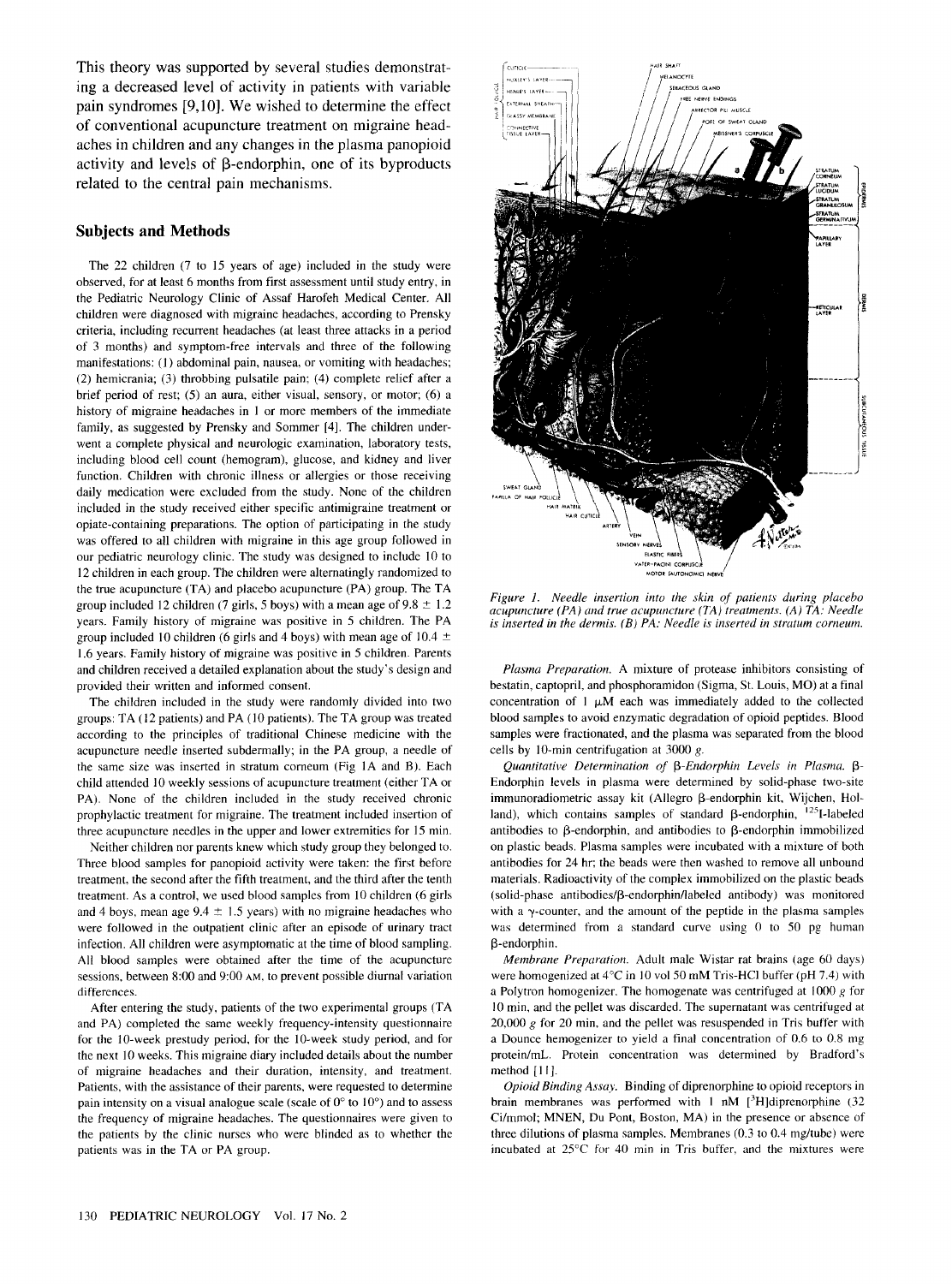

*Figure 2. ~ffect of acupuncture treatment on panopioid activity. Data are mean + SEM of panopioid activity. Midtreatment (P <.05) and posttreatment (P <.01) activity were significantly different from pretreatment and placebo group panopioid activity.* 

filtered through Whatman GF/B filters presoaked in Tris buffer for 1 hr. Nonspecific binding was determined in the presence of 5  $\mu$ M etorphine. Because binding of diprenorphine is affected by the plasma concentration itself, it was important to correct the values obtained according to a standard curve of plasma devoid of opioid peptides (to which no protease inhibitors were added). The panopioid activity was calculated as % of inhibition =  $100 \times$  (inhibition of binding by plasma) + (inhibition at the same dilution by plasma without protease inhibitors).

*Statistical Analysis.* Data were analyzed by Student's  $t$  test. The  $IC_{50}$ value of [3H]diprenorphine binding was determined by the Inplot4 computer program (Graph Pad Software, San Diego, CA). The binding curve was generated with the Sigma Plot 4.11 computer program (Jandel Scientific, Corta Madera, CA) using an equation from the ALLFIT program [12].

#### **Results**

Results of physical, neurologic, and blood examinations of all children were in the normal range. All children included in the study group completed the 10-week acupuncture treatment (either TA or PA) and the subsequent follow-up period of 10 weeks.

There were no significant differences in migraine headache intensity or frequency between the TA and PA groups before initiation of the acupuncture treatment. TA treatment led to a statistically significant clinical reduction in both frequency and intensity of migraine headaches. The migraine frequency  $(9.3 \pm 1.6 \text{ per month})$  and intensity (8.7  $\pm$  0.4) (mean  $\pm$  S.D.) were decreased significantly after the treatment to  $1.4 \pm 0.6$  and  $3.3 \pm 1.0$ , respectively. By contrast, no significant changes were apparent in the frequency (9.4  $\pm$  1.5) and intensity (7.8  $\pm$ 0.6) of the PA group before treatment or after treatment  $(9.3 \pm 1.4 \text{ and } 6.2 \pm 0.4).$ 

Panopioid activity of plasma from both TA and PA groups (expressed as  $%$  of inhibition of  $[{}^{3}H]$ diprenorphine binding) was determined before and after treatment and



*Figure 3. A-Endorphin-like immunoreactivity in plasma from control, placebo acupuncture, and true acupuncture groups bffore and qfter acupuncture treatment.* 

compared with the values in the control group. The panopioid activity of the TA and PA groups before treatment was significantly less than that of the control group. After the treatment, no significant change in the panopioid activity of the plasma from the PA group was evident as compared with the values before treatment. By contrast, a significant potentiation of panopioid activity in the TA group was evident. The plasma obtained from the TA group was more potent in inhibition of  $[3H]$ diprenorphine binding (Fig 2) by 13% as compared with the values before treatment. This finding is in agreement with the clinical improvement observed in the TA group. There were no linear correlations between the decrease in the frequency of headaches and associated changes in panopioid activity.

The panopioid activity reflects all plasma components that compete with the binding of  $[3H]$ diprenorphine to the receptor. The  $\beta$ -endorphinlike immunoreactivity in the TA group (Fig 3) was significantly ( $P < .001$  by Student's t test) increased by 50% as compared with both control and PA groups (30.1  $\pm$  2.0, 19.8  $\pm$  1.3, and 21.5  $\pm$  0.7 pg/mL, respectively).

## **Discussion**

Migraine headaches are common in children and adolescents [1,5]. The diagnosis of migraine is a clinical one, based on the history obtained from the child and the family. We preferred to use the criteria of Prensky and Sommer [4] for the diagnosis of migraine rather than the IHS criteria because we found them more clinically applicable in children in terms of the ability of the child or guardian to describe the exact duration, frequency, and clinical features of the migraine episode.

Frequent and severe headaches that cannot be adequately controlled by using analgesic agents or specific migraine medications have become a difficult manage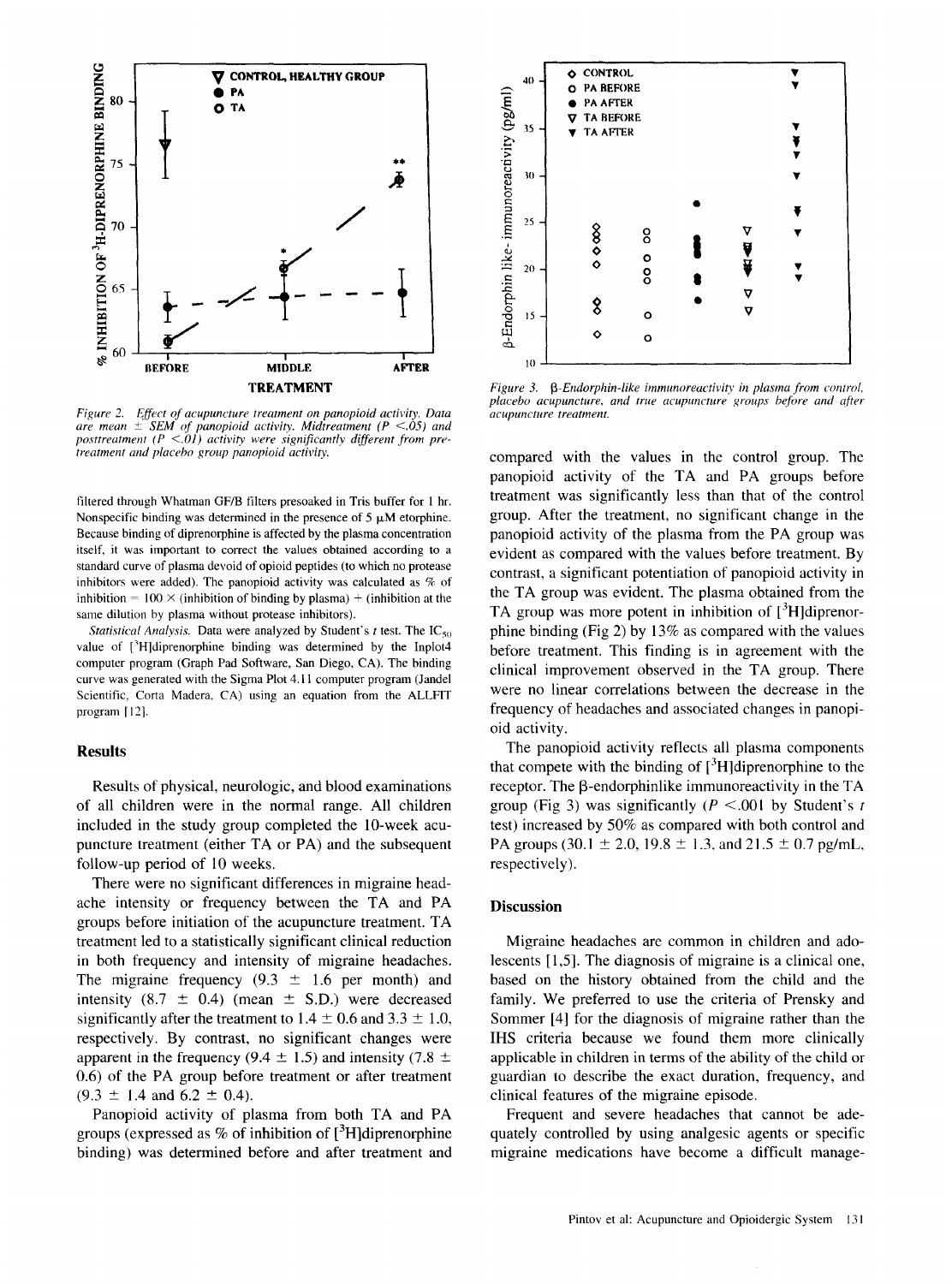ment problem and prevent normal activities. Therefore, a variety of nonpharmacologic treatment methods have been suggested in an attempt to prevent or at least to decrease the frequency and severity of migraine episodes. These modalities focus on the elimination of trigger factors, regular diet, normal sleep patterns, discontinuation of inappropriate and overused analgesics, relief of stress, and use of counseling, relaxation therapy, and biofeedback [6,13-16].

Acupuncture treatment has been shown to be of clinical value as an analgesic therapy [17]. Although the exact mechanism of this treatment remains unclear, it is apparent that reproducible neurologic and chemical changes occur in response to acupuncture and that these changes almost certainly modify the response to, and the perception of, pain.

The biochemistry of migraine is complex. Many contradictory or never-replicated findings in often small patient groups have been published. The following observations in the platelet-free plasma and urine appear to have some solid relationship to the pathophysiology of migraine [19]:

- Systemic derangement of 5-hydroxytryptophan metabolism relevant to the peripheral vascular component of migraine pathophysiology
- Changes in neuroexcitatory amino acids and magnesium
- Alterations in methionine-enkephalin levels
- Hormonal fluctuations which appear to be important in establishing the threshold for a migrainous episode
- Changes in vasoactive peptides in the craniovascular circulation
- Catecholaminergic changes suggesting sympathetic overactivity

Because pain mechanisms may be related to a dysfunction in the endogenous opioid antinociceptive system, investigators have examined the changes in panopioid activity and  $\beta$ -endorphin levels in blood and cerebrospinal fluid (CSF) of patients with migraine. Two studies [9,10] demonstrated decreased level of  $\beta$ -endorphins in plasma of adults during the episodes, but not in migraine-free periods. Two other studies [20,21] demonstrated a decrease in  $\beta$ -endorphin in CSF of adult patients. However, one study [22] failed to demonstrate significant differences in plasma  $\beta$ -endorphins during migraine episodes in adults. Of interest is a study [23] in which the daily variations in  $\beta$ -endorphins, ACTH, and corticosteroids in plasma of prepubertal untreated children with migraine demonstrated higher levels of  $\beta$ -endorphins in the migraine group as compared with the control group.

In other studies,  $\beta$ -endorphins were used as a marker for assessing the influence of nonpharmacologic treatment methods in patients with migraine. An increase in the level of  $\beta$ -endorphins in plasma, as compared with pretreatment levels and those of a control group, was observed in patients with migraine who were treated with electroacupuncture [17] and behavior therapy [24]. Therefore, we preferred to correlate the clinical efficacy of acupuncture treatment (change in frequency and severity of episodes) performed in a blind fashion from the patient point of view with biochemical changes, i.e., alterations in  $\beta$ -endorphin level and panopioid activity after treatment sessions.

Several previous reports have suggested a role of the opioidergic system in the pathogenesis of migraine headaches. However, the results are slightly conflicting; e.g., Baldi et al.  $[9]$  measured the level of  $\beta$ -endorphin in plasma of adult migraine patients in migraine-free periods and during the episodes. Decreased levels of  $\beta$ -endorphin were evident in plasma samples during the episodes, but not in the migraine-free periods. Another study demonstrated a decrease in  $\beta$ -endorphin in CSF of patients with migraine [20]. Leone et al. [10] reported that levels of 13-endorphin in peripheral blood mononuclear cells of adult patients with migraine were significantly reduced as compared with those in cells of adult patients with tension-type headaches.

We conclude that acupuncture may be an efficient alternative treatment for children with migraine headaches. This nonpharmacologic treatment is safe and costeffective, with no side effects, and can be repeated according to clinical need. It is limited to children who are sufficiently mature to cooperate during the treatment sessions. Larger series and more experience is required to assess the efficacy of this promising treatment.

This work was supported in part by the National Institute of Drug Abuse, NIH, Bethesda, MD, the US-Israel Binational Science Foundation, and the Israel Cancer Research Fund. Z.V. is the incumbent of the Ruth and Leonard Simon Professional Chair in Cancer Research.

### **References**

[1] Bille B. Migraine in school children. Acta Pediatr Scand 1962; 51 [Suppl]: 11-5.

[2] Sillanpaa M. Changes in the prevalence of migraine and other headaches during the first seven school years. Headache 1983;23:15-9.

[3] Dalsgaard-Nielsen T, Engberg-Pederson H, Holm HE. Clinical and statistical investigations of the epidemiology of migraine. Dan Med Bull 1970;17:138-48.

[4] Prensky AL, Sommer O. Diagnosis and treatment of migraine in children. Neurology 1979;29:506-10.

[5] Headache Classification Committee of the International Headache Society. Classification and diagnostic criteria for headache disorders, cranial neuralgias and facial pain. Cephalgia 1988;8(suppl 7):1-96.

[6] Rothner AD. The migraine syndrome in children and adolescents. Pediatr Neurol 1986;2:121-5.

[7] Rothner AD. Migraine headaches. In: Swaiman KS, ed. Pediatric Neurology: Principles and Practice. St. Louis: C.V. Mosby, 1989: 185-9l.

[8] Veshina VA, Dubovskaia LA. Treatment of migraine with electropuncture. Zh Neuropathol Psikiatr 1983;83:1499-503.

[9] Baldi E, Salmon S, Anselmi B, Soillantini MG, Capelli G, Brosch A, Sicuter F. Intermittent hypoendorphinemia in migraine attack. Cephalgia 1982;2:77-81.

[10] Leone M, Sacerdote P, D'Amico D, Panerai AE, Bussone G. 13-Endorphin concentration in the peripheral blood mononuclear cells of migraine and tension-type headache pains. Cephalgia 1992;12:154-7.

[11] Bradford MM. A rapid and sensitive method for the quantita-